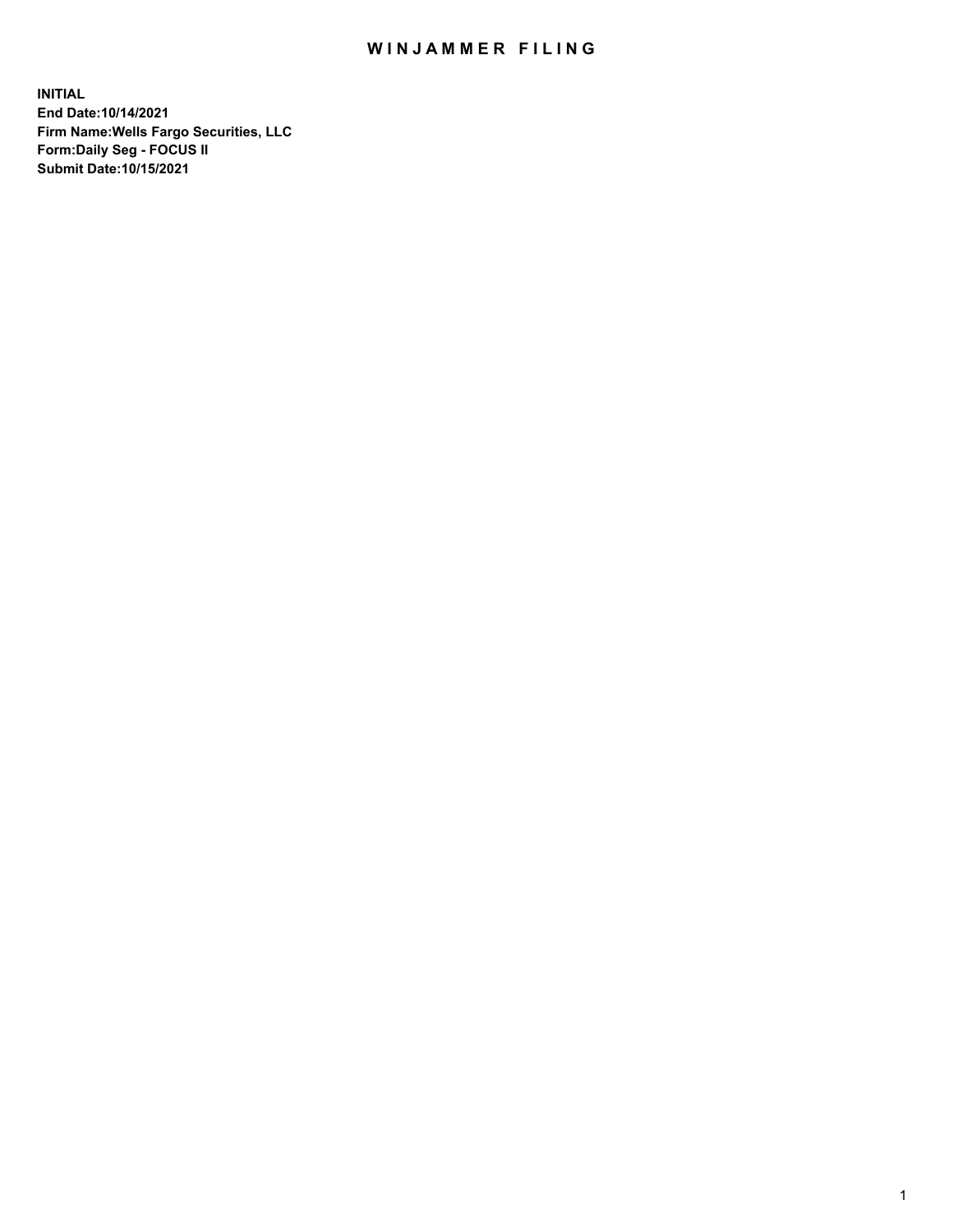**INITIAL End Date:10/14/2021 Firm Name:Wells Fargo Securities, LLC Form:Daily Seg - FOCUS II Submit Date:10/15/2021 Daily Segregation - Cover Page**

| Name of Company                                                                                                                                                                                                                                                                                                               | <b>Wells Fargo Securities LLC</b>                          |
|-------------------------------------------------------------------------------------------------------------------------------------------------------------------------------------------------------------------------------------------------------------------------------------------------------------------------------|------------------------------------------------------------|
| <b>Contact Name</b>                                                                                                                                                                                                                                                                                                           | <b>James Gnall</b>                                         |
| <b>Contact Phone Number</b>                                                                                                                                                                                                                                                                                                   | 917-699-6822                                               |
| <b>Contact Email Address</b>                                                                                                                                                                                                                                                                                                  | james.w.gnall@wellsfargo.com                               |
| FCM's Customer Segregated Funds Residual Interest Target (choose one):<br>a. Minimum dollar amount: ; or<br>b. Minimum percentage of customer segregated funds required:% ; or<br>c. Dollar amount range between: and; or<br>d. Percentage range of customer segregated funds required between:% and%.                        | 125,000,000<br><u>0</u><br>0 <sub>0</sub><br>00            |
| FCM's Customer Secured Amount Funds Residual Interest Target (choose one):<br>a. Minimum dollar amount: ; or<br>b. Minimum percentage of customer secured funds required:%; or<br>c. Dollar amount range between: and; or<br>d. Percentage range of customer secured funds required between:% and%.                           | 35,000,000<br><u>0</u><br>0 <sub>0</sub><br>0 <sub>0</sub> |
| FCM's Cleared Swaps Customer Collateral Residual Interest Target (choose one):<br>a. Minimum dollar amount: ; or<br>b. Minimum percentage of cleared swaps customer collateral required:%; or<br>c. Dollar amount range between: and; or<br>d. Percentage range of cleared swaps customer collateral required between:% and%. | 360,000,000<br><u>0</u><br>0 Q<br>00                       |

Attach supporting documents CH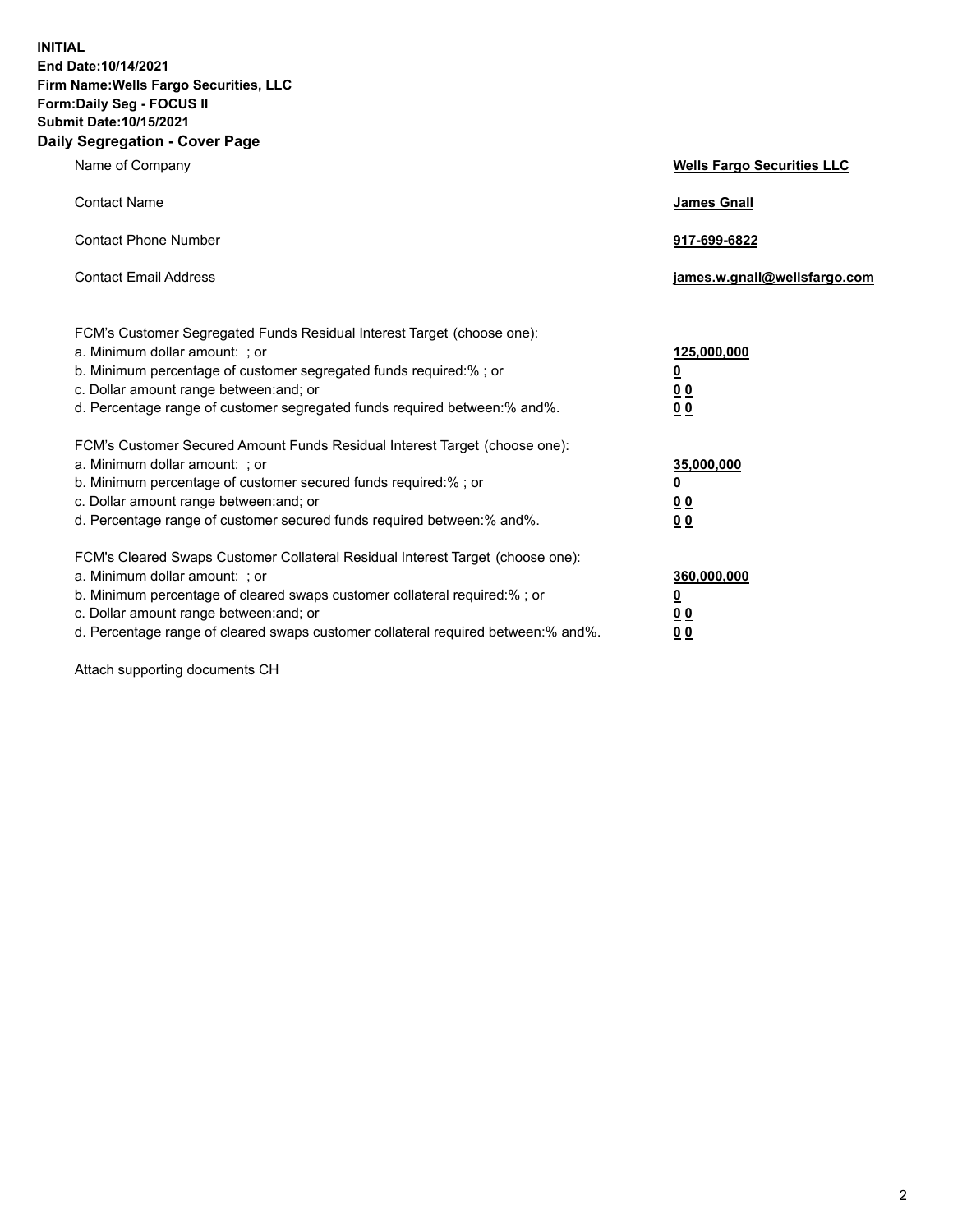**INITIAL End Date:10/14/2021 Firm Name:Wells Fargo Securities, LLC Form:Daily Seg - FOCUS II Submit Date:10/15/2021**

## **Daily Segregation - Secured Amounts**

| Amount required to be set aside pursuant to law, rule or regulation of a foreign<br>$0$ [7305]<br>government or a rule of a self-regulatory organization authorized thereunder<br>Net ledger balance - Foreign Futures and Foreign Option Trading - All Customers<br>A. Cash<br>303,709,816 [7315]<br>B. Securities (at market)<br>210,342,250 [7317]<br>Net unrealized profit (loss) in open futures contracts traded on a foreign board of trade<br>79,656,497 [7325]<br>Exchange traded options<br>a. Market value of open option contracts purchased on a foreign board of trade<br>1,281,193 <sub>[7335]</sub><br>b. Market value of open contracts granted (sold) on a foreign board of trade<br>-285,333 [7337]<br>Net equity (deficit) (add lines 1. 2. and 3.)<br>594,704,423 [7345]<br>Account liquidating to a deficit and account with a debit balances - gross amount<br>14,858,090 [7351]<br>Less: amount offset by customer owned securities<br>-14,855,326 [7352] 2,764 [7354]<br>Amount required to be set aside as the secured amount - Net Liquidating Equity<br>594,707,187 [7355]<br>Method (add lines 4 and 5)<br>Greater of amount required to be set aside pursuant to foreign jurisdiction (above) or line<br>594,707,187 [7360]<br>6.<br>FUNDS DEPOSITED IN SEPARATE REGULATION 30.7 ACCOUNTS<br>Cash in banks<br>A. Banks located in the United States<br>145,156,568 [7500]<br>B. Other banks qualified under Regulation 30.7<br>36,990,404 [7520] 182,146,972<br>[7530]<br><b>Securities</b><br>A. In safekeeping with banks located in the United States<br>137,955,380 [7540]<br>B. In safekeeping with other banks qualified under Regulation 30.7<br>0 [7560] 137,955,380 [7570]<br>Equities with registered futures commission merchants<br>A. Cash<br>$-8,656,563$ [7580]<br><b>B.</b> Securities<br>92,398,791 [7590]<br>C. Unrealized gain (loss) on open futures contracts<br>36,143,976 [7600]<br>D. Value of long option contracts<br>1,281,193 [7610]<br>E. Value of short option contracts<br>-285,333 [7615] 120,882,064 [7620]<br>Amounts held by clearing organizations of foreign boards of trade<br>A. Cash<br>$0$ [7640]<br><b>B.</b> Securities<br>$0$ [7650]<br>C. Amount due to (from) clearing organization - daily variation<br>$0$ [7660]<br>D. Value of long option contracts<br>$0$ [7670]<br>E. Value of short option contracts<br>0 [7675] 0 [7680]<br>Amounts held by members of foreign boards of trade<br>A. Cash<br>21,415,198 [7700]<br><b>B.</b> Securities<br>200,099,863 [7710]<br>C. Unrealized gain (loss) on open futures contracts<br>22,873,358 [7720]<br>D. Value of long option contracts<br>$0$ [7730]<br>E. Value of short option contracts<br>0 [7735] 244,388,419 [7740]<br>Amounts with other depositories designated by a foreign board of trade<br>$0$ [7760]<br>Segregated funds on hand<br>$0$ [7765]<br>Total funds in separate section 30.7 accounts<br>685,372,835 [7770]<br>Excess (deficiency) Set Aside for Secured Amount (subtract line 7 Secured Statement<br>90,665,648 [7380]<br>Page 1 from Line 8)<br>Management Target Amount for Excess funds in separate section 30.7 accounts<br>35,000,000 [7780] |     | Foreign Futures and Foreign Options Secured Amounts |  |
|-------------------------------------------------------------------------------------------------------------------------------------------------------------------------------------------------------------------------------------------------------------------------------------------------------------------------------------------------------------------------------------------------------------------------------------------------------------------------------------------------------------------------------------------------------------------------------------------------------------------------------------------------------------------------------------------------------------------------------------------------------------------------------------------------------------------------------------------------------------------------------------------------------------------------------------------------------------------------------------------------------------------------------------------------------------------------------------------------------------------------------------------------------------------------------------------------------------------------------------------------------------------------------------------------------------------------------------------------------------------------------------------------------------------------------------------------------------------------------------------------------------------------------------------------------------------------------------------------------------------------------------------------------------------------------------------------------------------------------------------------------------------------------------------------------------------------------------------------------------------------------------------------------------------------------------------------------------------------------------------------------------------------------------------------------------------------------------------------------------------------------------------------------------------------------------------------------------------------------------------------------------------------------------------------------------------------------------------------------------------------------------------------------------------------------------------------------------------------------------------------------------------------------------------------------------------------------------------------------------------------------------------------------------------------------------------------------------------------------------------------------------------------------------------------------------------------------------------------------------------------------------------------------------------------------------------------------------------------------------------------------------------------------------------------------------------------------------------------------------------------------------------------------------------------------------------------------|-----|-----------------------------------------------------|--|
|                                                                                                                                                                                                                                                                                                                                                                                                                                                                                                                                                                                                                                                                                                                                                                                                                                                                                                                                                                                                                                                                                                                                                                                                                                                                                                                                                                                                                                                                                                                                                                                                                                                                                                                                                                                                                                                                                                                                                                                                                                                                                                                                                                                                                                                                                                                                                                                                                                                                                                                                                                                                                                                                                                                                                                                                                                                                                                                                                                                                                                                                                                                                                                                                       |     |                                                     |  |
|                                                                                                                                                                                                                                                                                                                                                                                                                                                                                                                                                                                                                                                                                                                                                                                                                                                                                                                                                                                                                                                                                                                                                                                                                                                                                                                                                                                                                                                                                                                                                                                                                                                                                                                                                                                                                                                                                                                                                                                                                                                                                                                                                                                                                                                                                                                                                                                                                                                                                                                                                                                                                                                                                                                                                                                                                                                                                                                                                                                                                                                                                                                                                                                                       |     |                                                     |  |
|                                                                                                                                                                                                                                                                                                                                                                                                                                                                                                                                                                                                                                                                                                                                                                                                                                                                                                                                                                                                                                                                                                                                                                                                                                                                                                                                                                                                                                                                                                                                                                                                                                                                                                                                                                                                                                                                                                                                                                                                                                                                                                                                                                                                                                                                                                                                                                                                                                                                                                                                                                                                                                                                                                                                                                                                                                                                                                                                                                                                                                                                                                                                                                                                       | 1.  |                                                     |  |
|                                                                                                                                                                                                                                                                                                                                                                                                                                                                                                                                                                                                                                                                                                                                                                                                                                                                                                                                                                                                                                                                                                                                                                                                                                                                                                                                                                                                                                                                                                                                                                                                                                                                                                                                                                                                                                                                                                                                                                                                                                                                                                                                                                                                                                                                                                                                                                                                                                                                                                                                                                                                                                                                                                                                                                                                                                                                                                                                                                                                                                                                                                                                                                                                       |     |                                                     |  |
|                                                                                                                                                                                                                                                                                                                                                                                                                                                                                                                                                                                                                                                                                                                                                                                                                                                                                                                                                                                                                                                                                                                                                                                                                                                                                                                                                                                                                                                                                                                                                                                                                                                                                                                                                                                                                                                                                                                                                                                                                                                                                                                                                                                                                                                                                                                                                                                                                                                                                                                                                                                                                                                                                                                                                                                                                                                                                                                                                                                                                                                                                                                                                                                                       |     |                                                     |  |
|                                                                                                                                                                                                                                                                                                                                                                                                                                                                                                                                                                                                                                                                                                                                                                                                                                                                                                                                                                                                                                                                                                                                                                                                                                                                                                                                                                                                                                                                                                                                                                                                                                                                                                                                                                                                                                                                                                                                                                                                                                                                                                                                                                                                                                                                                                                                                                                                                                                                                                                                                                                                                                                                                                                                                                                                                                                                                                                                                                                                                                                                                                                                                                                                       | 2.  |                                                     |  |
|                                                                                                                                                                                                                                                                                                                                                                                                                                                                                                                                                                                                                                                                                                                                                                                                                                                                                                                                                                                                                                                                                                                                                                                                                                                                                                                                                                                                                                                                                                                                                                                                                                                                                                                                                                                                                                                                                                                                                                                                                                                                                                                                                                                                                                                                                                                                                                                                                                                                                                                                                                                                                                                                                                                                                                                                                                                                                                                                                                                                                                                                                                                                                                                                       | 3.  |                                                     |  |
|                                                                                                                                                                                                                                                                                                                                                                                                                                                                                                                                                                                                                                                                                                                                                                                                                                                                                                                                                                                                                                                                                                                                                                                                                                                                                                                                                                                                                                                                                                                                                                                                                                                                                                                                                                                                                                                                                                                                                                                                                                                                                                                                                                                                                                                                                                                                                                                                                                                                                                                                                                                                                                                                                                                                                                                                                                                                                                                                                                                                                                                                                                                                                                                                       |     |                                                     |  |
|                                                                                                                                                                                                                                                                                                                                                                                                                                                                                                                                                                                                                                                                                                                                                                                                                                                                                                                                                                                                                                                                                                                                                                                                                                                                                                                                                                                                                                                                                                                                                                                                                                                                                                                                                                                                                                                                                                                                                                                                                                                                                                                                                                                                                                                                                                                                                                                                                                                                                                                                                                                                                                                                                                                                                                                                                                                                                                                                                                                                                                                                                                                                                                                                       |     |                                                     |  |
|                                                                                                                                                                                                                                                                                                                                                                                                                                                                                                                                                                                                                                                                                                                                                                                                                                                                                                                                                                                                                                                                                                                                                                                                                                                                                                                                                                                                                                                                                                                                                                                                                                                                                                                                                                                                                                                                                                                                                                                                                                                                                                                                                                                                                                                                                                                                                                                                                                                                                                                                                                                                                                                                                                                                                                                                                                                                                                                                                                                                                                                                                                                                                                                                       | 4.  |                                                     |  |
|                                                                                                                                                                                                                                                                                                                                                                                                                                                                                                                                                                                                                                                                                                                                                                                                                                                                                                                                                                                                                                                                                                                                                                                                                                                                                                                                                                                                                                                                                                                                                                                                                                                                                                                                                                                                                                                                                                                                                                                                                                                                                                                                                                                                                                                                                                                                                                                                                                                                                                                                                                                                                                                                                                                                                                                                                                                                                                                                                                                                                                                                                                                                                                                                       | 5.  |                                                     |  |
|                                                                                                                                                                                                                                                                                                                                                                                                                                                                                                                                                                                                                                                                                                                                                                                                                                                                                                                                                                                                                                                                                                                                                                                                                                                                                                                                                                                                                                                                                                                                                                                                                                                                                                                                                                                                                                                                                                                                                                                                                                                                                                                                                                                                                                                                                                                                                                                                                                                                                                                                                                                                                                                                                                                                                                                                                                                                                                                                                                                                                                                                                                                                                                                                       |     |                                                     |  |
|                                                                                                                                                                                                                                                                                                                                                                                                                                                                                                                                                                                                                                                                                                                                                                                                                                                                                                                                                                                                                                                                                                                                                                                                                                                                                                                                                                                                                                                                                                                                                                                                                                                                                                                                                                                                                                                                                                                                                                                                                                                                                                                                                                                                                                                                                                                                                                                                                                                                                                                                                                                                                                                                                                                                                                                                                                                                                                                                                                                                                                                                                                                                                                                                       | 6.  |                                                     |  |
|                                                                                                                                                                                                                                                                                                                                                                                                                                                                                                                                                                                                                                                                                                                                                                                                                                                                                                                                                                                                                                                                                                                                                                                                                                                                                                                                                                                                                                                                                                                                                                                                                                                                                                                                                                                                                                                                                                                                                                                                                                                                                                                                                                                                                                                                                                                                                                                                                                                                                                                                                                                                                                                                                                                                                                                                                                                                                                                                                                                                                                                                                                                                                                                                       |     |                                                     |  |
|                                                                                                                                                                                                                                                                                                                                                                                                                                                                                                                                                                                                                                                                                                                                                                                                                                                                                                                                                                                                                                                                                                                                                                                                                                                                                                                                                                                                                                                                                                                                                                                                                                                                                                                                                                                                                                                                                                                                                                                                                                                                                                                                                                                                                                                                                                                                                                                                                                                                                                                                                                                                                                                                                                                                                                                                                                                                                                                                                                                                                                                                                                                                                                                                       | 7.  |                                                     |  |
|                                                                                                                                                                                                                                                                                                                                                                                                                                                                                                                                                                                                                                                                                                                                                                                                                                                                                                                                                                                                                                                                                                                                                                                                                                                                                                                                                                                                                                                                                                                                                                                                                                                                                                                                                                                                                                                                                                                                                                                                                                                                                                                                                                                                                                                                                                                                                                                                                                                                                                                                                                                                                                                                                                                                                                                                                                                                                                                                                                                                                                                                                                                                                                                                       |     |                                                     |  |
|                                                                                                                                                                                                                                                                                                                                                                                                                                                                                                                                                                                                                                                                                                                                                                                                                                                                                                                                                                                                                                                                                                                                                                                                                                                                                                                                                                                                                                                                                                                                                                                                                                                                                                                                                                                                                                                                                                                                                                                                                                                                                                                                                                                                                                                                                                                                                                                                                                                                                                                                                                                                                                                                                                                                                                                                                                                                                                                                                                                                                                                                                                                                                                                                       |     |                                                     |  |
|                                                                                                                                                                                                                                                                                                                                                                                                                                                                                                                                                                                                                                                                                                                                                                                                                                                                                                                                                                                                                                                                                                                                                                                                                                                                                                                                                                                                                                                                                                                                                                                                                                                                                                                                                                                                                                                                                                                                                                                                                                                                                                                                                                                                                                                                                                                                                                                                                                                                                                                                                                                                                                                                                                                                                                                                                                                                                                                                                                                                                                                                                                                                                                                                       | 1.  |                                                     |  |
|                                                                                                                                                                                                                                                                                                                                                                                                                                                                                                                                                                                                                                                                                                                                                                                                                                                                                                                                                                                                                                                                                                                                                                                                                                                                                                                                                                                                                                                                                                                                                                                                                                                                                                                                                                                                                                                                                                                                                                                                                                                                                                                                                                                                                                                                                                                                                                                                                                                                                                                                                                                                                                                                                                                                                                                                                                                                                                                                                                                                                                                                                                                                                                                                       |     |                                                     |  |
|                                                                                                                                                                                                                                                                                                                                                                                                                                                                                                                                                                                                                                                                                                                                                                                                                                                                                                                                                                                                                                                                                                                                                                                                                                                                                                                                                                                                                                                                                                                                                                                                                                                                                                                                                                                                                                                                                                                                                                                                                                                                                                                                                                                                                                                                                                                                                                                                                                                                                                                                                                                                                                                                                                                                                                                                                                                                                                                                                                                                                                                                                                                                                                                                       |     |                                                     |  |
|                                                                                                                                                                                                                                                                                                                                                                                                                                                                                                                                                                                                                                                                                                                                                                                                                                                                                                                                                                                                                                                                                                                                                                                                                                                                                                                                                                                                                                                                                                                                                                                                                                                                                                                                                                                                                                                                                                                                                                                                                                                                                                                                                                                                                                                                                                                                                                                                                                                                                                                                                                                                                                                                                                                                                                                                                                                                                                                                                                                                                                                                                                                                                                                                       |     |                                                     |  |
|                                                                                                                                                                                                                                                                                                                                                                                                                                                                                                                                                                                                                                                                                                                                                                                                                                                                                                                                                                                                                                                                                                                                                                                                                                                                                                                                                                                                                                                                                                                                                                                                                                                                                                                                                                                                                                                                                                                                                                                                                                                                                                                                                                                                                                                                                                                                                                                                                                                                                                                                                                                                                                                                                                                                                                                                                                                                                                                                                                                                                                                                                                                                                                                                       | 2.  |                                                     |  |
|                                                                                                                                                                                                                                                                                                                                                                                                                                                                                                                                                                                                                                                                                                                                                                                                                                                                                                                                                                                                                                                                                                                                                                                                                                                                                                                                                                                                                                                                                                                                                                                                                                                                                                                                                                                                                                                                                                                                                                                                                                                                                                                                                                                                                                                                                                                                                                                                                                                                                                                                                                                                                                                                                                                                                                                                                                                                                                                                                                                                                                                                                                                                                                                                       |     |                                                     |  |
|                                                                                                                                                                                                                                                                                                                                                                                                                                                                                                                                                                                                                                                                                                                                                                                                                                                                                                                                                                                                                                                                                                                                                                                                                                                                                                                                                                                                                                                                                                                                                                                                                                                                                                                                                                                                                                                                                                                                                                                                                                                                                                                                                                                                                                                                                                                                                                                                                                                                                                                                                                                                                                                                                                                                                                                                                                                                                                                                                                                                                                                                                                                                                                                                       |     |                                                     |  |
|                                                                                                                                                                                                                                                                                                                                                                                                                                                                                                                                                                                                                                                                                                                                                                                                                                                                                                                                                                                                                                                                                                                                                                                                                                                                                                                                                                                                                                                                                                                                                                                                                                                                                                                                                                                                                                                                                                                                                                                                                                                                                                                                                                                                                                                                                                                                                                                                                                                                                                                                                                                                                                                                                                                                                                                                                                                                                                                                                                                                                                                                                                                                                                                                       | 3.  |                                                     |  |
|                                                                                                                                                                                                                                                                                                                                                                                                                                                                                                                                                                                                                                                                                                                                                                                                                                                                                                                                                                                                                                                                                                                                                                                                                                                                                                                                                                                                                                                                                                                                                                                                                                                                                                                                                                                                                                                                                                                                                                                                                                                                                                                                                                                                                                                                                                                                                                                                                                                                                                                                                                                                                                                                                                                                                                                                                                                                                                                                                                                                                                                                                                                                                                                                       |     |                                                     |  |
|                                                                                                                                                                                                                                                                                                                                                                                                                                                                                                                                                                                                                                                                                                                                                                                                                                                                                                                                                                                                                                                                                                                                                                                                                                                                                                                                                                                                                                                                                                                                                                                                                                                                                                                                                                                                                                                                                                                                                                                                                                                                                                                                                                                                                                                                                                                                                                                                                                                                                                                                                                                                                                                                                                                                                                                                                                                                                                                                                                                                                                                                                                                                                                                                       |     |                                                     |  |
|                                                                                                                                                                                                                                                                                                                                                                                                                                                                                                                                                                                                                                                                                                                                                                                                                                                                                                                                                                                                                                                                                                                                                                                                                                                                                                                                                                                                                                                                                                                                                                                                                                                                                                                                                                                                                                                                                                                                                                                                                                                                                                                                                                                                                                                                                                                                                                                                                                                                                                                                                                                                                                                                                                                                                                                                                                                                                                                                                                                                                                                                                                                                                                                                       |     |                                                     |  |
|                                                                                                                                                                                                                                                                                                                                                                                                                                                                                                                                                                                                                                                                                                                                                                                                                                                                                                                                                                                                                                                                                                                                                                                                                                                                                                                                                                                                                                                                                                                                                                                                                                                                                                                                                                                                                                                                                                                                                                                                                                                                                                                                                                                                                                                                                                                                                                                                                                                                                                                                                                                                                                                                                                                                                                                                                                                                                                                                                                                                                                                                                                                                                                                                       |     |                                                     |  |
|                                                                                                                                                                                                                                                                                                                                                                                                                                                                                                                                                                                                                                                                                                                                                                                                                                                                                                                                                                                                                                                                                                                                                                                                                                                                                                                                                                                                                                                                                                                                                                                                                                                                                                                                                                                                                                                                                                                                                                                                                                                                                                                                                                                                                                                                                                                                                                                                                                                                                                                                                                                                                                                                                                                                                                                                                                                                                                                                                                                                                                                                                                                                                                                                       |     |                                                     |  |
|                                                                                                                                                                                                                                                                                                                                                                                                                                                                                                                                                                                                                                                                                                                                                                                                                                                                                                                                                                                                                                                                                                                                                                                                                                                                                                                                                                                                                                                                                                                                                                                                                                                                                                                                                                                                                                                                                                                                                                                                                                                                                                                                                                                                                                                                                                                                                                                                                                                                                                                                                                                                                                                                                                                                                                                                                                                                                                                                                                                                                                                                                                                                                                                                       | 4.  |                                                     |  |
|                                                                                                                                                                                                                                                                                                                                                                                                                                                                                                                                                                                                                                                                                                                                                                                                                                                                                                                                                                                                                                                                                                                                                                                                                                                                                                                                                                                                                                                                                                                                                                                                                                                                                                                                                                                                                                                                                                                                                                                                                                                                                                                                                                                                                                                                                                                                                                                                                                                                                                                                                                                                                                                                                                                                                                                                                                                                                                                                                                                                                                                                                                                                                                                                       |     |                                                     |  |
|                                                                                                                                                                                                                                                                                                                                                                                                                                                                                                                                                                                                                                                                                                                                                                                                                                                                                                                                                                                                                                                                                                                                                                                                                                                                                                                                                                                                                                                                                                                                                                                                                                                                                                                                                                                                                                                                                                                                                                                                                                                                                                                                                                                                                                                                                                                                                                                                                                                                                                                                                                                                                                                                                                                                                                                                                                                                                                                                                                                                                                                                                                                                                                                                       |     |                                                     |  |
|                                                                                                                                                                                                                                                                                                                                                                                                                                                                                                                                                                                                                                                                                                                                                                                                                                                                                                                                                                                                                                                                                                                                                                                                                                                                                                                                                                                                                                                                                                                                                                                                                                                                                                                                                                                                                                                                                                                                                                                                                                                                                                                                                                                                                                                                                                                                                                                                                                                                                                                                                                                                                                                                                                                                                                                                                                                                                                                                                                                                                                                                                                                                                                                                       |     |                                                     |  |
|                                                                                                                                                                                                                                                                                                                                                                                                                                                                                                                                                                                                                                                                                                                                                                                                                                                                                                                                                                                                                                                                                                                                                                                                                                                                                                                                                                                                                                                                                                                                                                                                                                                                                                                                                                                                                                                                                                                                                                                                                                                                                                                                                                                                                                                                                                                                                                                                                                                                                                                                                                                                                                                                                                                                                                                                                                                                                                                                                                                                                                                                                                                                                                                                       |     |                                                     |  |
|                                                                                                                                                                                                                                                                                                                                                                                                                                                                                                                                                                                                                                                                                                                                                                                                                                                                                                                                                                                                                                                                                                                                                                                                                                                                                                                                                                                                                                                                                                                                                                                                                                                                                                                                                                                                                                                                                                                                                                                                                                                                                                                                                                                                                                                                                                                                                                                                                                                                                                                                                                                                                                                                                                                                                                                                                                                                                                                                                                                                                                                                                                                                                                                                       |     |                                                     |  |
|                                                                                                                                                                                                                                                                                                                                                                                                                                                                                                                                                                                                                                                                                                                                                                                                                                                                                                                                                                                                                                                                                                                                                                                                                                                                                                                                                                                                                                                                                                                                                                                                                                                                                                                                                                                                                                                                                                                                                                                                                                                                                                                                                                                                                                                                                                                                                                                                                                                                                                                                                                                                                                                                                                                                                                                                                                                                                                                                                                                                                                                                                                                                                                                                       | 5.  |                                                     |  |
|                                                                                                                                                                                                                                                                                                                                                                                                                                                                                                                                                                                                                                                                                                                                                                                                                                                                                                                                                                                                                                                                                                                                                                                                                                                                                                                                                                                                                                                                                                                                                                                                                                                                                                                                                                                                                                                                                                                                                                                                                                                                                                                                                                                                                                                                                                                                                                                                                                                                                                                                                                                                                                                                                                                                                                                                                                                                                                                                                                                                                                                                                                                                                                                                       |     |                                                     |  |
|                                                                                                                                                                                                                                                                                                                                                                                                                                                                                                                                                                                                                                                                                                                                                                                                                                                                                                                                                                                                                                                                                                                                                                                                                                                                                                                                                                                                                                                                                                                                                                                                                                                                                                                                                                                                                                                                                                                                                                                                                                                                                                                                                                                                                                                                                                                                                                                                                                                                                                                                                                                                                                                                                                                                                                                                                                                                                                                                                                                                                                                                                                                                                                                                       |     |                                                     |  |
|                                                                                                                                                                                                                                                                                                                                                                                                                                                                                                                                                                                                                                                                                                                                                                                                                                                                                                                                                                                                                                                                                                                                                                                                                                                                                                                                                                                                                                                                                                                                                                                                                                                                                                                                                                                                                                                                                                                                                                                                                                                                                                                                                                                                                                                                                                                                                                                                                                                                                                                                                                                                                                                                                                                                                                                                                                                                                                                                                                                                                                                                                                                                                                                                       |     |                                                     |  |
|                                                                                                                                                                                                                                                                                                                                                                                                                                                                                                                                                                                                                                                                                                                                                                                                                                                                                                                                                                                                                                                                                                                                                                                                                                                                                                                                                                                                                                                                                                                                                                                                                                                                                                                                                                                                                                                                                                                                                                                                                                                                                                                                                                                                                                                                                                                                                                                                                                                                                                                                                                                                                                                                                                                                                                                                                                                                                                                                                                                                                                                                                                                                                                                                       |     |                                                     |  |
|                                                                                                                                                                                                                                                                                                                                                                                                                                                                                                                                                                                                                                                                                                                                                                                                                                                                                                                                                                                                                                                                                                                                                                                                                                                                                                                                                                                                                                                                                                                                                                                                                                                                                                                                                                                                                                                                                                                                                                                                                                                                                                                                                                                                                                                                                                                                                                                                                                                                                                                                                                                                                                                                                                                                                                                                                                                                                                                                                                                                                                                                                                                                                                                                       |     |                                                     |  |
|                                                                                                                                                                                                                                                                                                                                                                                                                                                                                                                                                                                                                                                                                                                                                                                                                                                                                                                                                                                                                                                                                                                                                                                                                                                                                                                                                                                                                                                                                                                                                                                                                                                                                                                                                                                                                                                                                                                                                                                                                                                                                                                                                                                                                                                                                                                                                                                                                                                                                                                                                                                                                                                                                                                                                                                                                                                                                                                                                                                                                                                                                                                                                                                                       | 6.  |                                                     |  |
|                                                                                                                                                                                                                                                                                                                                                                                                                                                                                                                                                                                                                                                                                                                                                                                                                                                                                                                                                                                                                                                                                                                                                                                                                                                                                                                                                                                                                                                                                                                                                                                                                                                                                                                                                                                                                                                                                                                                                                                                                                                                                                                                                                                                                                                                                                                                                                                                                                                                                                                                                                                                                                                                                                                                                                                                                                                                                                                                                                                                                                                                                                                                                                                                       | 7.  |                                                     |  |
|                                                                                                                                                                                                                                                                                                                                                                                                                                                                                                                                                                                                                                                                                                                                                                                                                                                                                                                                                                                                                                                                                                                                                                                                                                                                                                                                                                                                                                                                                                                                                                                                                                                                                                                                                                                                                                                                                                                                                                                                                                                                                                                                                                                                                                                                                                                                                                                                                                                                                                                                                                                                                                                                                                                                                                                                                                                                                                                                                                                                                                                                                                                                                                                                       | 8.  |                                                     |  |
|                                                                                                                                                                                                                                                                                                                                                                                                                                                                                                                                                                                                                                                                                                                                                                                                                                                                                                                                                                                                                                                                                                                                                                                                                                                                                                                                                                                                                                                                                                                                                                                                                                                                                                                                                                                                                                                                                                                                                                                                                                                                                                                                                                                                                                                                                                                                                                                                                                                                                                                                                                                                                                                                                                                                                                                                                                                                                                                                                                                                                                                                                                                                                                                                       | 9.  |                                                     |  |
|                                                                                                                                                                                                                                                                                                                                                                                                                                                                                                                                                                                                                                                                                                                                                                                                                                                                                                                                                                                                                                                                                                                                                                                                                                                                                                                                                                                                                                                                                                                                                                                                                                                                                                                                                                                                                                                                                                                                                                                                                                                                                                                                                                                                                                                                                                                                                                                                                                                                                                                                                                                                                                                                                                                                                                                                                                                                                                                                                                                                                                                                                                                                                                                                       | 10. |                                                     |  |

11. Excess (deficiency) funds in separate 30.7 accounts over (under) Management Target **55,665,648** [7785]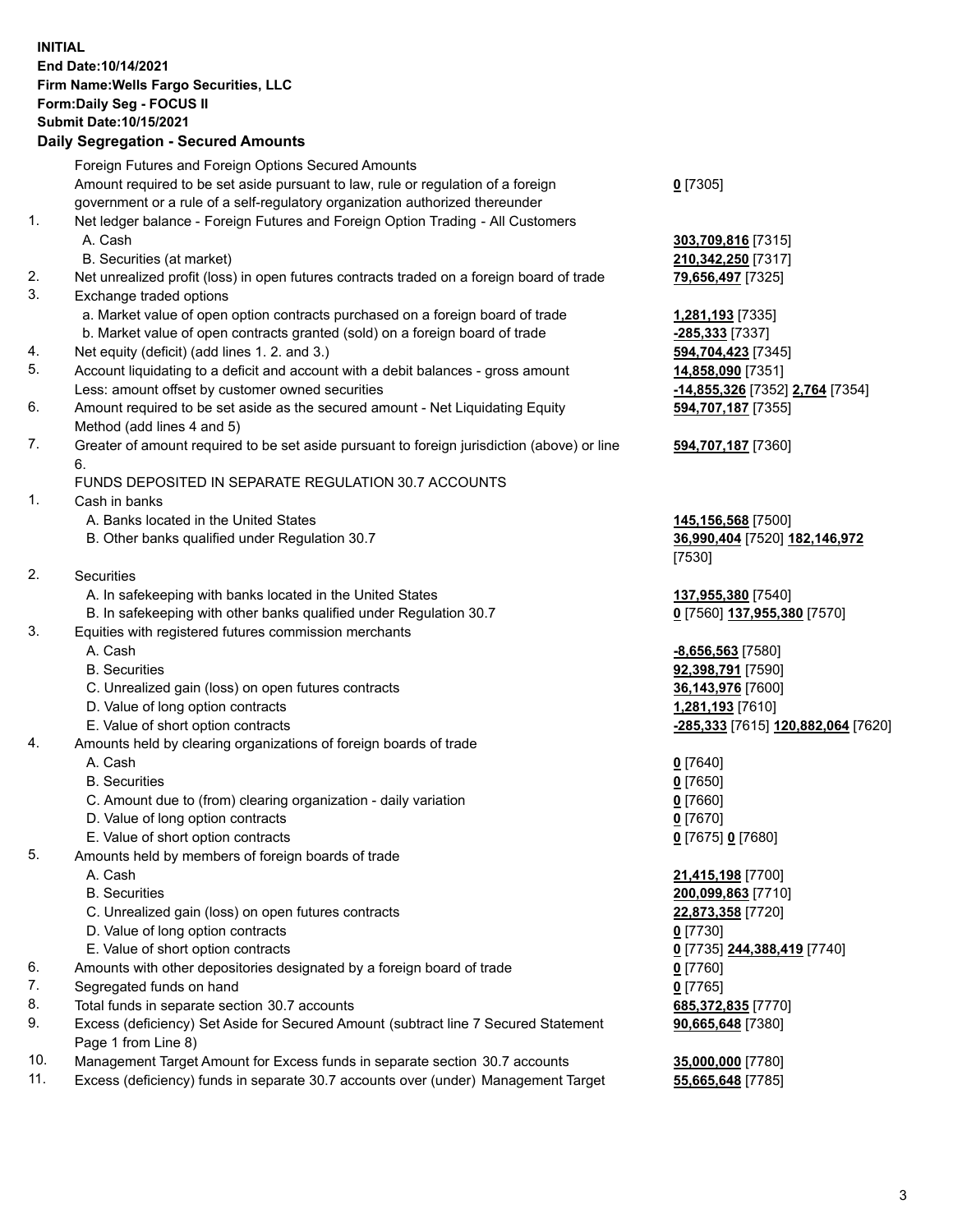**INITIAL End Date:10/14/2021 Firm Name:Wells Fargo Securities, LLC Form:Daily Seg - FOCUS II Submit Date:10/15/2021 Daily Segregation - Segregation Statement** SEGREGATION REQUIREMENTS(Section 4d(2) of the CEAct) 1. Net ledger balance A. Cash **3,690,199,911** [7010] B. Securities (at market) **1,756,087,325** [7020] 2. Net unrealized profit (loss) in open futures contracts traded on a contract market **-345,909,762** [7030] 3. Exchange traded options A. Add market value of open option contracts purchased on a contract market **2,614,730,682** [7032] B. Deduct market value of open option contracts granted (sold) on a contract market **-2,548,991,957** [7033] 4. Net equity (deficit) (add lines 1, 2 and 3) **5,166,116,199** [7040] 5. Accounts liquidating to a deficit and accounts with debit balances - gross amount **158,427,263** [7045] Less: amount offset by customer securities **-157,960,942** [7047] **466,321** [7050] 6. Amount required to be segregated (add lines 4 and 5) **5,166,582,520** [7060] FUNDS IN SEGREGATED ACCOUNTS 7. Deposited in segregated funds bank accounts A. Cash **136,254,801** [7070] B. Securities representing investments of customers' funds (at market) **565,256,081** [7080] C. Securities held for particular customers or option customers in lieu of cash (at market) **195,704,237** [7090] 8. Margins on deposit with derivatives clearing organizations of contract markets A. Cash **2,719,501,252** [7100] B. Securities representing investments of customers' funds (at market) **414,660,525** [7110] C. Securities held for particular customers or option customers in lieu of cash (at market) **1,560,383,088** [7120] 9. Net settlement from (to) derivatives clearing organizations of contract markets **17,214,929** [7130] 10. Exchange traded options A. Value of open long option contracts **2,614,730,682** [7132] B. Value of open short option contracts **-2,548,991,957** [7133] 11. Net equities with other FCMs A. Net liquidating equity **0** [7140] B. Securities representing investments of customers' funds (at market) **0** [7160] C. Securities held for particular customers or option customers in lieu of cash (at market) **0** [7170] 12. Segregated funds on hand **0** [7150] 13. Total amount in segregation (add lines 7 through 12) **5,674,713,638** [7180] 14. Excess (deficiency) funds in segregation (subtract line 6 from line 13) **508,131,118** [7190] 15. Management Target Amount for Excess funds in segregation **125,000,000** [7194]

16. Excess (deficiency) funds in segregation over (under) Management Target Amount Excess

**383,131,118** [7198]